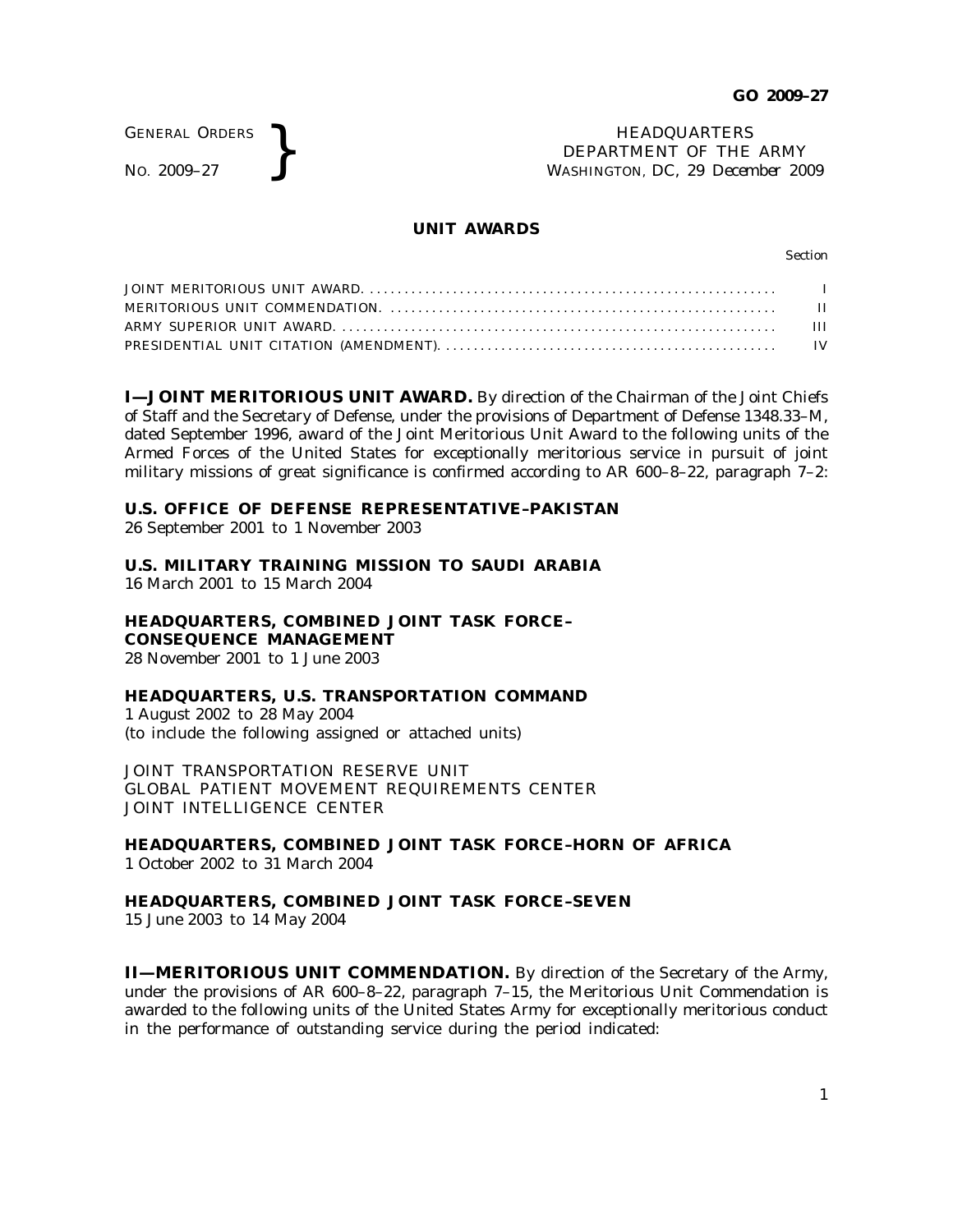#### **HEADQUARTERS AND HEADQUARTERS COMPANY, 407TH SUPPORT BATTALION**

3 January 2007 to 25 March 2008 (to include the following assigned or attached units)

COMPANY A, 407TH SUPPORT BATTALION COMPANY B, 407TH SUPPORT BATTALION COMPANY C, 407TH SUPPORT BATTALION

## **HEADQUARTERS AND HEADQUARTERS COMPANY, 26TH SUPPORT BATTALION**

9 May 2007 to 25 July 2008 (to include the following assigned or attached units)

COMPANY A, 26TH SUPPORT BATTALION COMPANY B, 26TH SUPPORT BATTALION COMPANY C, 26TH SUPPORT BATTALION

## **HEADQUARTERS, 1ST BRIGADE COMBAT TEAM, 101ST AIRBORNE DIVISION**

25 October 2007 to 14 November 2008

# **HEADQUARTERS AND HEADQUARTERS COMPANY, SPECIAL TROOPS BATTALION, 10TH MOUNTAIN DIVISION**

10 May 2008 to 20 May 2009 (to include the following assigned or attached units)

COMPANY A, SPECIAL TROOPS BATTALION, 10TH MOUNTAIN DIVISION (10 May 2008 to 20 May 2009) HEADQUARTERS, 10TH MOUNTAIN DIVISION (10 May 2008 to 20 May 2009) TACTICAL COMMAND POSTS, 10TH MOUNTAIN DIVISION (10 May 2008 to 20 May 2009) 10TH MOUNTAIN DIVISION BAND (10 May 2008 to 20 May 2009) BATTERY D, 2D BATTALION, 44TH AIR DEFENSE ARTILLERY REGIMENT (10 May 2008 to 3 April 2009) DETACHMENT, COMPANY B, 13TH PSYCHOLOGICAL OPERATIONS BATTALION (11 July 2008 to 14 April 2009)

**HEADQUARTERS, 2D BRIGADE COMBAT TEAM, 101ST AIRBORNE DIVISION** 17 November 2007 to 20 November 2008

**HEADQUARTERS, 2D BRIGADE COMBAT TEAM, 25TH INFANTRY DIVISION** 10 December 2007 to 25 February 2009 (to include the following assigned or attached units)

556TH SIGNAL COMPANY 66TH ENGINEER COMPANY 185TH MILITARY INTELLIGENCE COMPANY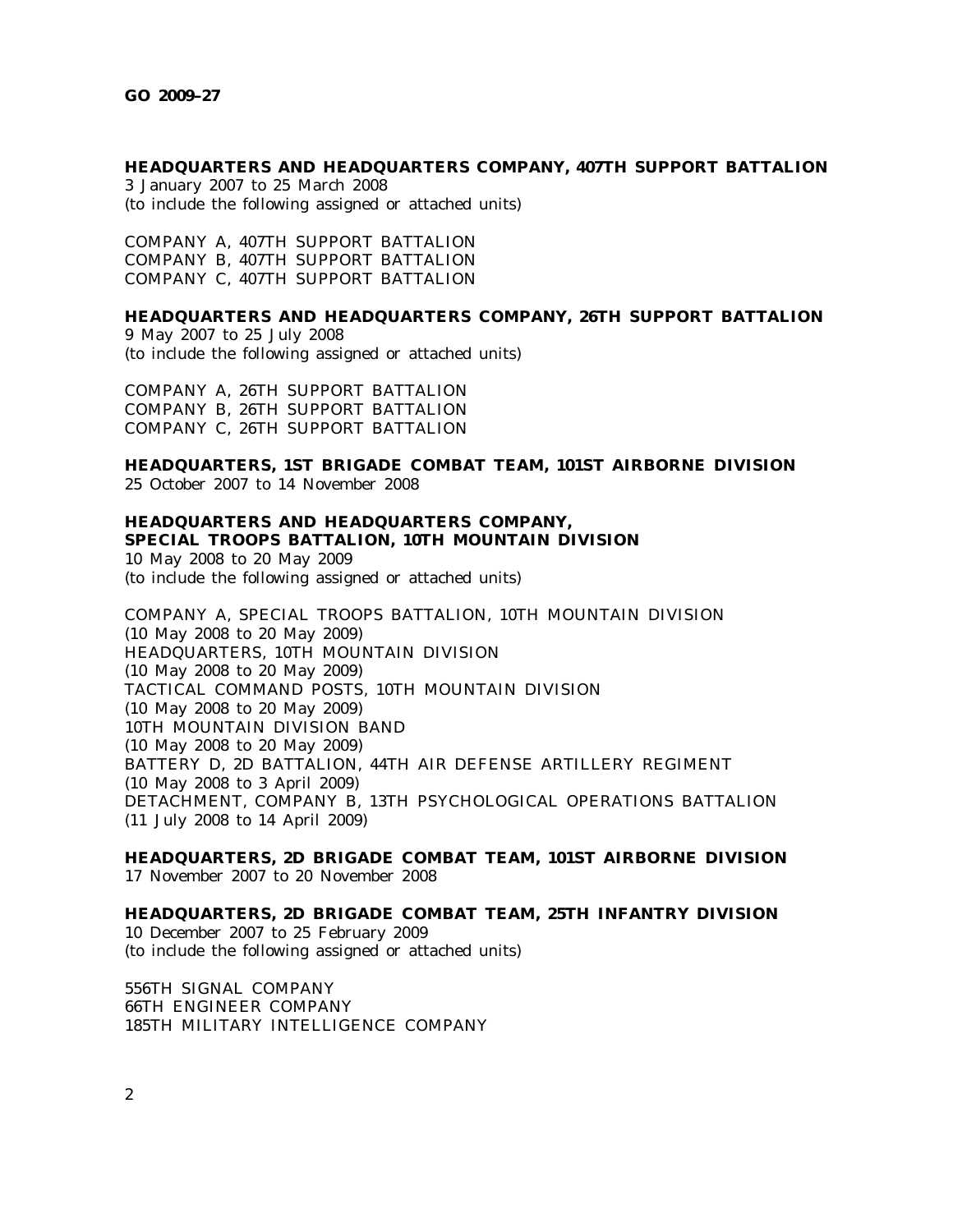## **HEADQUARTERS AND HEADQUARTERS COMPANY, SPECIAL TROOPS BATTALION, 1ST BRIGADE COMBAT TEAM, 101ST AIRBORNE DIVISION**

25 October 2007 to 14 November 2008 (to include the following assigned or attached units)

COMPANY A, SPECIAL TROOPS BATTALION, 1ST BRIGADE COMBAT TEAM, 101ST AIRBORNE DIVISION COMPANY B, SPECIAL TROOPS BATTALION, 1ST BRIGADE COMBAT TEAM, 101ST AIRBORNE DIVISION COMPANY C, SPECIAL TROOPS BATTALION, 1ST BRIGADE COMBAT TEAM, 101ST AIRBORNE DIVISION COMPANY C, 1ST BATTALION, 327TH INFANTRY REGIMENT

**HEADQUARTERS, 3D BRIGADE COMBAT TEAM, 101ST AIRBORNE DIVISION** 27 September 2007 to 14 November 2008

# **HEADQUARTERS AND HEADQUARTERS COMPANY, SPECIAL TROOPS BATTALION, 2D BRIGADE COMBAT TEAM, 10TH MOUNTAIN DIVISION**

15 August 2006 to 13 November 2007 (to include the following assigned or attached units)

COMPANY A, SPECIAL TROOPS BATTALION, 2D BRIGADE COMBAT TEAM, 10TH MOUNTAIN DIVISION COMPANY B, SPECIAL TROOPS BATTALION, 2D BRIGADE COMBAT TEAM, 10TH MOUNTAIN DIVISION COMPANY C, SPECIAL TROOPS BATTALION, 2D BRIGADE COMBAT TEAM, 10TH MOUNTAIN DIVISION

## **HEADQUARTERS AND HEADQUARTERS TROOP, 1ST SQUADRON, 33D CAVALRY REGIMENT**

28 September 2007 to 1 November 2008 (to include the following assigned or attached units)

TROOP A, 1ST SQUADRON, 33D CAVALRY REGIMENT TROOP B, 1ST SQUADRON, 33D CAVALRY REGIMENT TROOP C, 1ST SQUADRON, 33D CAVALRY REGIMENT COMPANY D, 626TH SUPPORT BATTALION

## **HEADQUARTERS AND HEADQUARTERS COMPANY, 13TH SUSTAINMENT COMMAND**

20 August 2006 to 8 August 2007 (to include the following assigned or attached units)

4TH SUPPORT CENTER (20 August 2006 to 8 August 2007) SPECIAL TROOPS BATTALION, HEADQUARTERS AND HEADQUARTERS COMPANY, 13TH SUSTAINMENT COMMAND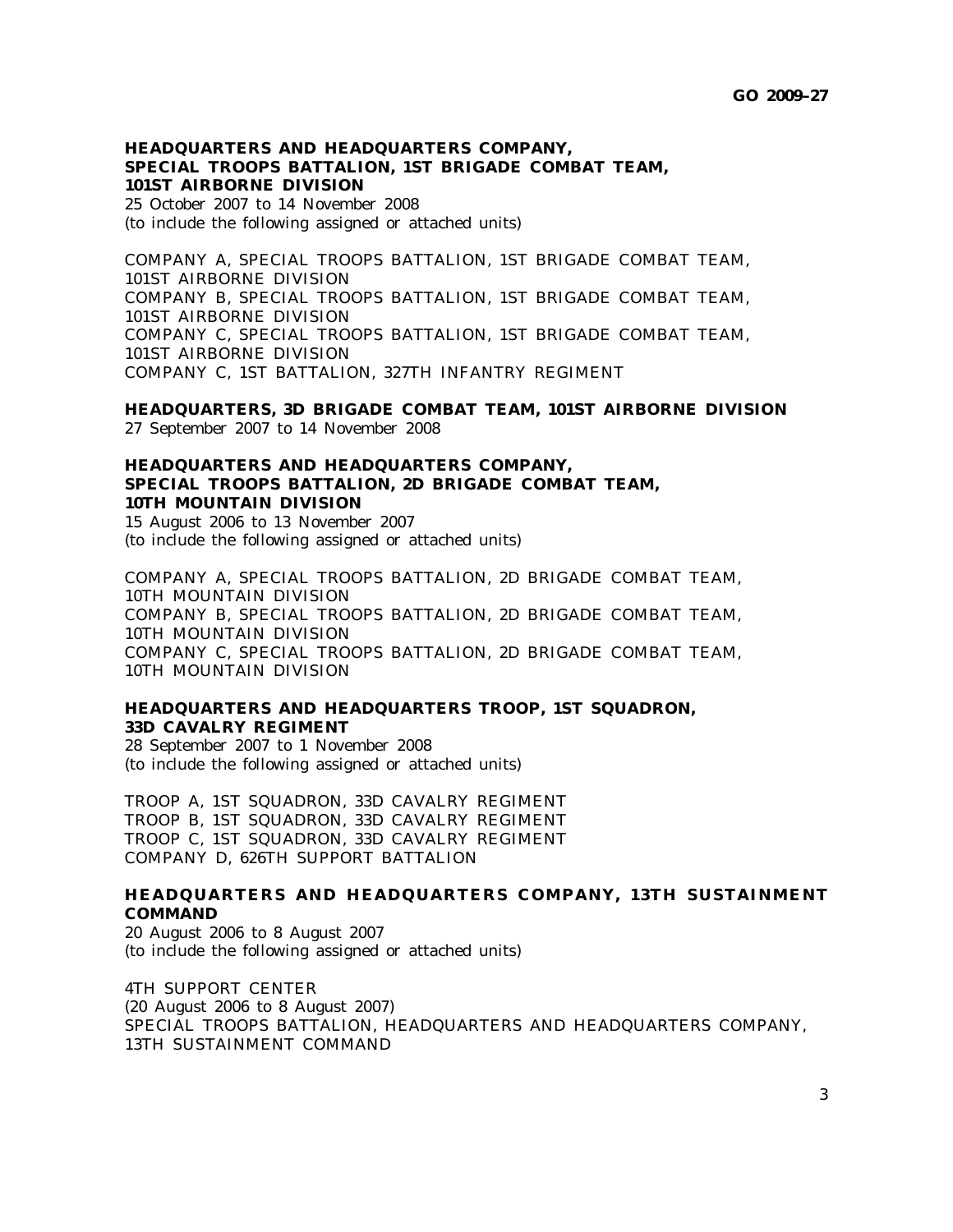(20 August 2006 to 8 August 2007) 969TH QUARTERMASTER DETACHMENT (20 August 2006 to 8 August 2007) 210TH PUBLIC AFFAIRS DETACHMENT (20 August 2006 to 10 June 2007)

### **HEADQUARTERS AND HEADQUARTERS COMPANY, 365TH SUPPORT BATTALION**

15 September 2006 to 1 September 2007 (to include the following assigned or attached units)

40TH QUARTERMASTER COMPANY (23 October 2006 to 1 September 2007) 546TH MAINTENANCE COMPANY (23 October 2006 to 1 September 2007) 326TH QUARTERMASTER COMPANY (23 October 2006 to 1 September 2007) DETACHMENT, 60TH ORDNANCE COMPANY (24 February 2007 to 1 September 2007) 1ST PLATOON, 119TH TRANSPORTATION COMPANY (28 February 2007 to 1 September 2007)

# **HEADQUARTERS AND SUPPORT COMPANY, 411TH ENGINEER BATTALION**

27 March 2004 to 27 March 2005 (to include the following assigned or attached units)

COMPANY A, 411TH ENGINEER BATTALION COMPANY B, 411TH ENGINEER BATTALION COMPANY C, 411TH ENGINEER BATTALION

**III—ARMY SUPERIOR UNIT AWARD.** By direction of the Secretary of the Army, under the provisions of AR 600–8–22, paragraph 7–16, the Army Superior Unit Award is awarded to the following units of the Armed Forces of the United States for meritorious service in connection with difficult and challenging missions during peacetime:

# **U.S. ARMY INFORMATION SYSTEMS ENGINEERING COMMAND**

1 October 2006 to 30 September 2007

### **U.S. ARMY DEPOT, CORPUS CHRISTI**

1 October 2006 to 1 October 2007

# **U.S. ARMY SECURITY ASSISTANCE COMMAND**

28 February 2007 to 28 February 2008 (to include the assigned or attached unit)

Washington Field Office, U.S. Army Office of the Program Manager, Saudi Arabian National Guard Modernization Program

#### **U.S. ARMY DEPOT, LETTERKENNY**

1 January 2007 to 31 December 2007